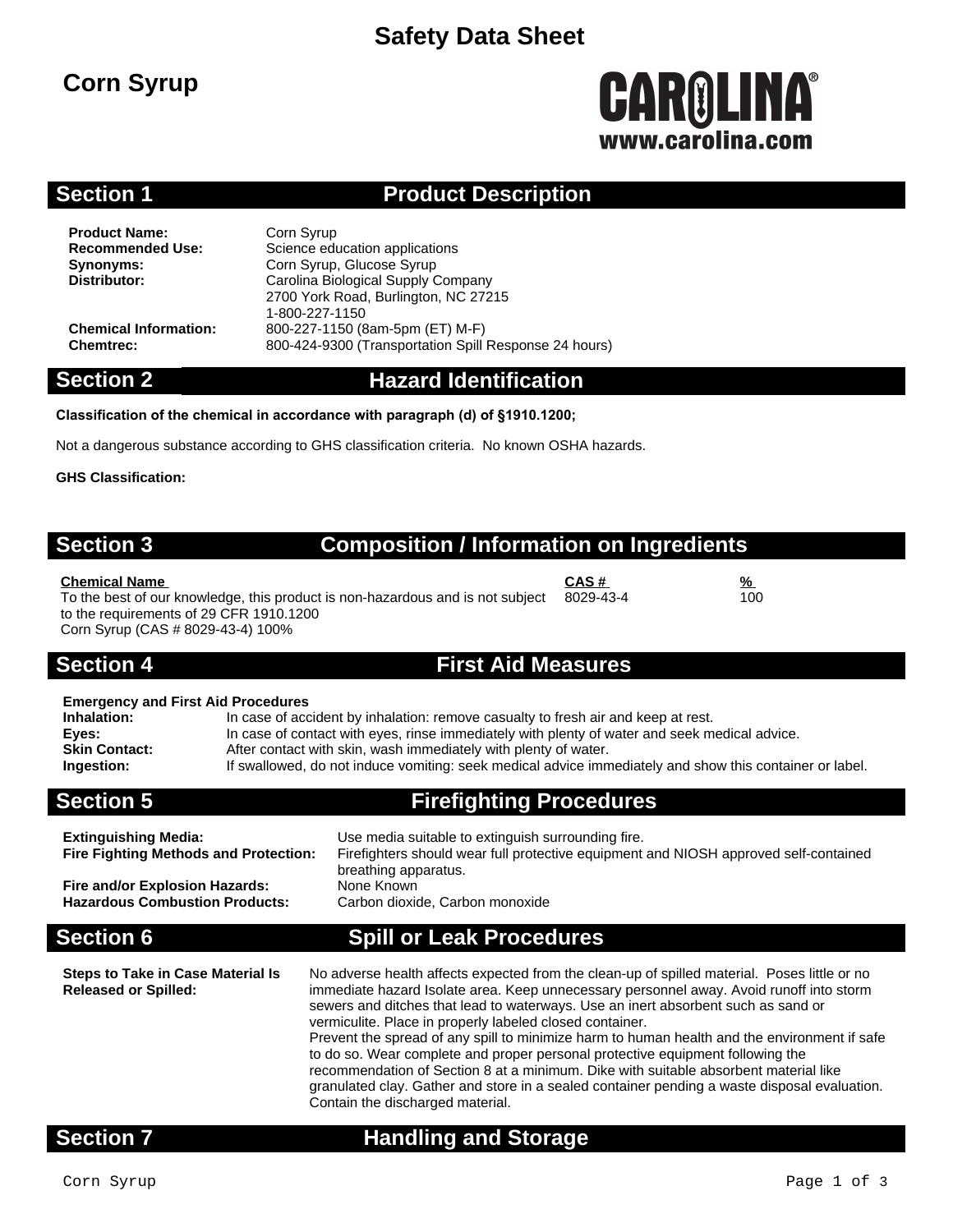# **Safety Data Sheet**

| Handling:            | Avoid excess heat.                         |
|----------------------|--------------------------------------------|
| Storage:             | Suitable for any general chemical storage. |
| <b>Storage Code:</b> | Green - general chemical storage           |

| <b>Section 8</b>                            | <b>Protection Information</b>                                                                                                                                                                                                                                                                                                                                                                                                                                                                                                                                                                                                                                                               |                                                                    |              |        |  |
|---------------------------------------------|---------------------------------------------------------------------------------------------------------------------------------------------------------------------------------------------------------------------------------------------------------------------------------------------------------------------------------------------------------------------------------------------------------------------------------------------------------------------------------------------------------------------------------------------------------------------------------------------------------------------------------------------------------------------------------------------|--------------------------------------------------------------------|--------------|--------|--|
|                                             | <b>ACGIH</b>                                                                                                                                                                                                                                                                                                                                                                                                                                                                                                                                                                                                                                                                                | <b>OSHA PEL</b>                                                    |              |        |  |
| <b>Chemical Name</b>                        | <u>(TWA)</u>                                                                                                                                                                                                                                                                                                                                                                                                                                                                                                                                                                                                                                                                                | (STEL)                                                             | <u>(TWA)</u> | (STEL) |  |
| No data available                           | N/A                                                                                                                                                                                                                                                                                                                                                                                                                                                                                                                                                                                                                                                                                         | N/A                                                                | N/A          | N/A    |  |
| <b>Control Parameters</b>                   |                                                                                                                                                                                                                                                                                                                                                                                                                                                                                                                                                                                                                                                                                             |                                                                    |              |        |  |
| <b>Engineering Measures:</b>                | No exposure limits exist for the constituents of this product. General room ventilation<br>might be required to maintain operator comfort under normal conditions of use.                                                                                                                                                                                                                                                                                                                                                                                                                                                                                                                   |                                                                    |              |        |  |
| <b>Personal Protective Equipment (PPE):</b> | Not Normally Required                                                                                                                                                                                                                                                                                                                                                                                                                                                                                                                                                                                                                                                                       |                                                                    |              |        |  |
| <b>Respiratory Protection:</b>              |                                                                                                                                                                                                                                                                                                                                                                                                                                                                                                                                                                                                                                                                                             | No respiratory protection required under normal conditions of use. |              |        |  |
| <b>Eye Protection:</b>                      | Wear chemical splash goggles when handling this product. Have an eye wash station<br>available.                                                                                                                                                                                                                                                                                                                                                                                                                                                                                                                                                                                             |                                                                    |              |        |  |
| <b>Skin Protection:</b>                     | Avoid skin contact by wearing chemically resistant gloves, an apron and other protective<br>equipment depending upon conditions of use. Inspect gloves for chemical break-through<br>and replace at regular intervals. Clean protective equipment regularly. Wash hands and<br>other exposed areas with mild soap and water before eating, drinking, and when leaving<br>work. Wash hands and other exposed areas with mild soap and water before eating,<br>drinking, and when leaving work. Where use can result in skin contact, practice good<br>personal hygiene. Inspect gloves for chemical break-through and replace at regular<br>intervals. Clean protective equipment regularly. |                                                                    |              |        |  |
| Gloves:                                     |                                                                                                                                                                                                                                                                                                                                                                                                                                                                                                                                                                                                                                                                                             | Natural rubber, Neoprene, PVC or equivalent.                       |              |        |  |
| <b>Section 9</b>                            | <b>Physical Data</b>                                                                                                                                                                                                                                                                                                                                                                                                                                                                                                                                                                                                                                                                        |                                                                    |              |        |  |

**Formula:** N/A **Vapor Pressure:** N/A **Appearance:** Viscous Liquid **Vapor Density (Air=1):** N/A **Odor:** No data available **Specific Gravity:** 1.45 **Odor:** No data available **Specific Gravity:** 1.45 **Odor Threshold:** No data available **Specific Gravity:** 1.45 **Columbility** in Water: Soluble **Odor Threshold:** No data available **pH:** 6.0 - 9.0 **Flash Point:** No data available<br>**Flammable Limits in Air:** N/A N/A

**Molecular Weight:** N/A **Evaporation Rate (BuAc=1):** N/A **pH:** 6.0 - 9.0 **Log Pow (calculated):** No data available **Melting Point:** No data available **Autoignition Temperature:** No data available **Boiling Point:** 111 C<br>**Boiling Point:** 111 C **Decomposition Temperature:** No data available<br>Viscosity: No data available **Percent Volatile by Volume: N/A** 

# **Section 10 Reactivity Data**

**Reactivity:** No data available<br> **Chemical Stability:** No data available<br>
Stable under norm **Conditions to Avoid:** None known. **Incompatible Materials:** Strong oxidizing agents **Hazardous Polymerization:** Will not occur

# **Section 11 Toxicity Data**

Stable under normal conditions.

**Routes of Entry lngestion.**<br> **ymptoms (Acute):** None Known **Symptoms (Acute):** None Known<br> **Delaved Effects:** No data available **Delayed Effects:** 

**Acute Toxicity: Chemical Name CAS Number Oral LD50 Dermal LD50 Inhalation LC50** No data available 8029-43-4 Not determined Not determined Not determined

**Carcinogenicity:**